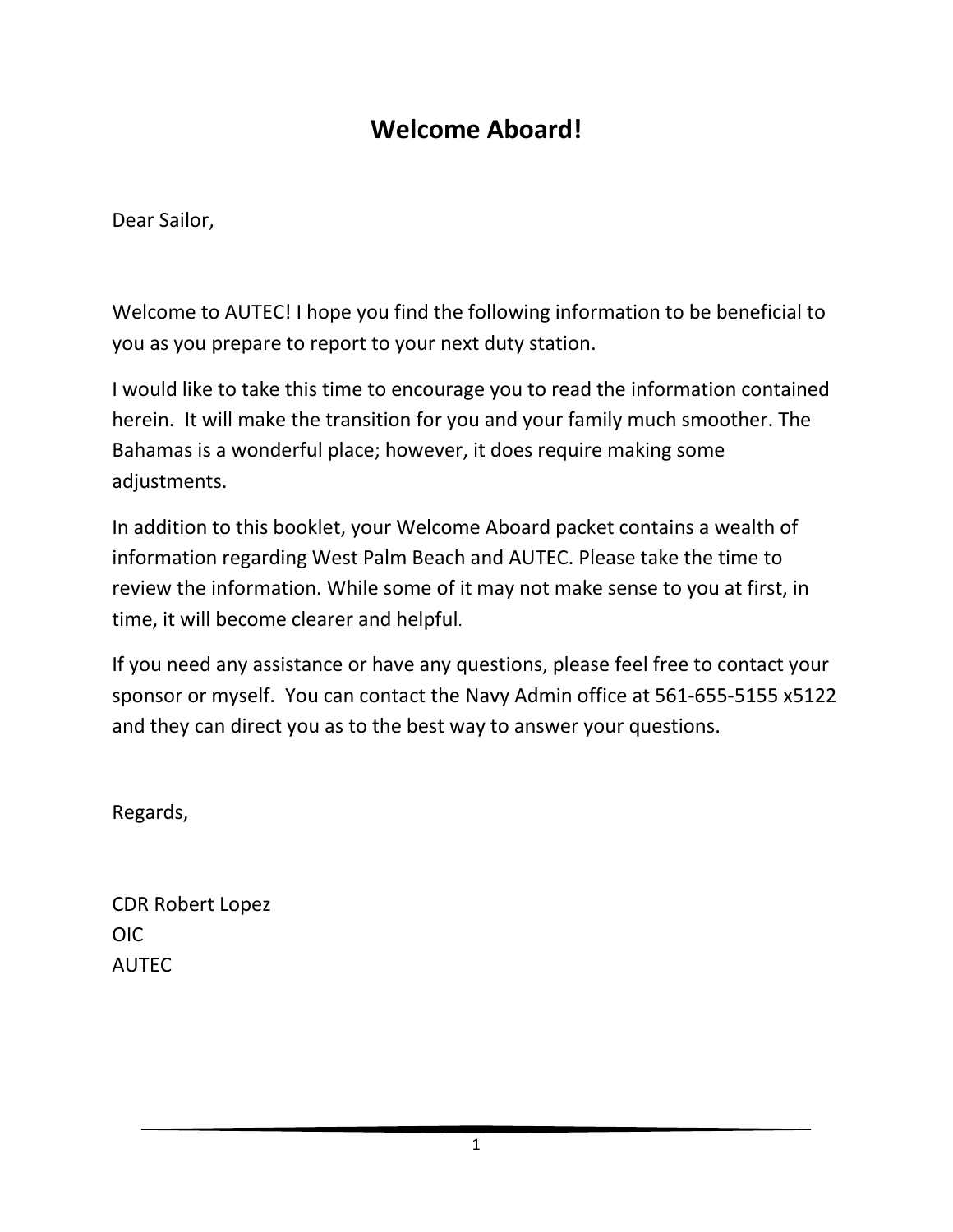#### **Table of Contents**

| <b>Organization of AUTEC</b>      | 3                       |
|-----------------------------------|-------------------------|
| <b>History</b>                    | 3                       |
| Geography                         | 4                       |
| <b>Travel</b>                     | 5                       |
| <b>Hotels in West Palm Beach</b>  | 6                       |
| <b>Parking in West Palm Beach</b> | 6                       |
| <b>Site 1 Main Base Map</b>       | $\overline{\mathbf{z}}$ |
| <b>Security</b>                   | 8                       |
| <b>Housing</b>                    | 8                       |
| Meals/Food                        | 9                       |
| <b>Communications</b>             | 10                      |
| <b>Medical Services</b>           | 10                      |
| <b>Finance</b>                    | 11                      |
| <b>Religious Programs</b>         | 11                      |
| <b>Vehicular Traffic</b>          | 11                      |
| <b>Pets</b>                       | 12                      |
| <b>Entertainment</b>              | 12                      |
| <b>MWR</b>                        | 13                      |
| <b>Visitors</b>                   | 13                      |
| <b>Miscellaneous Information</b>  | 13                      |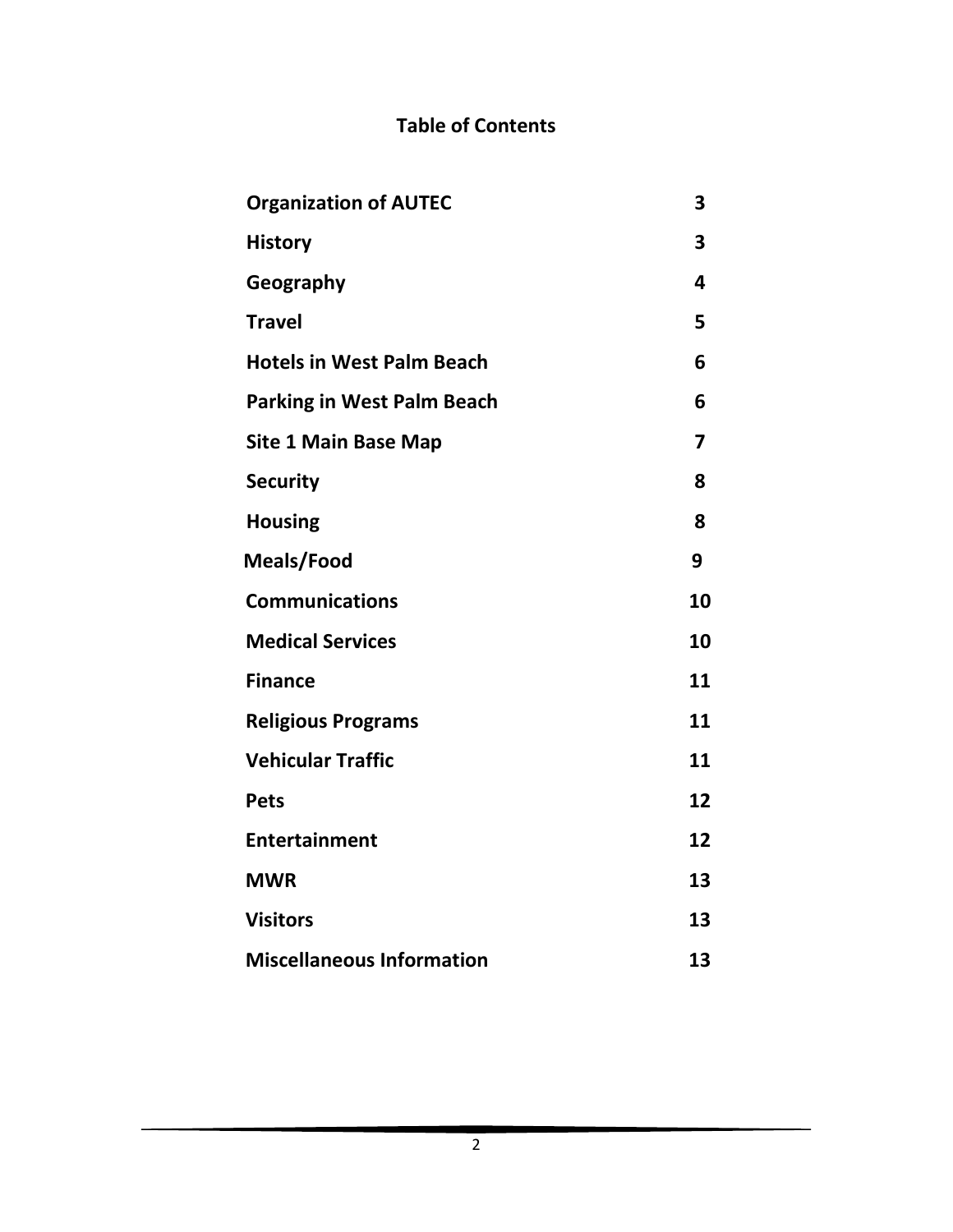### **Organization of AUTEC**

AUTEC, Atlantic Undersea Test and Evaluation Center, is a United States Navy project offering underwater testing, in-air test facilities and support to United States, Canadian, British, North Atlantic Treaty Organization (NATO), and other military and civilian organizations. AUTEC Andros Island, Bahamas (ASD) and AUTEC West Palm Beach, Florida (WPB) are United States Navy facilities. A small detachment of US Navy personnel are stationed at these facilities, with primary responsibility for



protection of military interests. The Maintenance & Operations contractor maintains and operates AUTEC under contract with the US Navy. Approximately 45 civil service personnel, Naval Underwater Warfare Center (NUWC), have responsibility for oversight of AUTEC operations and the Maintenance & Operations contractor.

#### **History**

When Columbus landed in the Bahamas, the islands were populated by a people who call themselves the "Lukku-cairi" or "Island people" and their name for Andros Island was "Lucayoneque" or "island which is of islands". This name appeared on many of the early maps until the Spanish renamed the islands "bajar mar" (shallow sea), now pronounced Bahamas. Later the name "Isla del Espiritu Sanctu" (Island of the Holy Spirit) replace Lucayoneque.

In 1670, the Bahamas were granted to six British Lord Proprietors; Andros Island was officially named for Sir Edmund Andros. The spellings of the names Andros has varied over the years as different nationalities, accents and literacy affected the way it was pronounced and written. Variations such as Andrews Island, St. Andros and Andrus can be found in spongers and pirates' map rooms. Andros Island's economic potential includes; farming, fishing, basket weaving and tourism.

In the period following World War II, the US Navy encountered difficulties in testing and evaluating new developments of weapon systems and anti-submarine warfare (ASW) detection devices. These new assets focused attention on the need for a deep water three-dimensional range that would simulate open ocean conditions. After surveying several sites, the "Tongue of the Ocean" (TOTO) located east of Andros Island, Bahamas was chosen.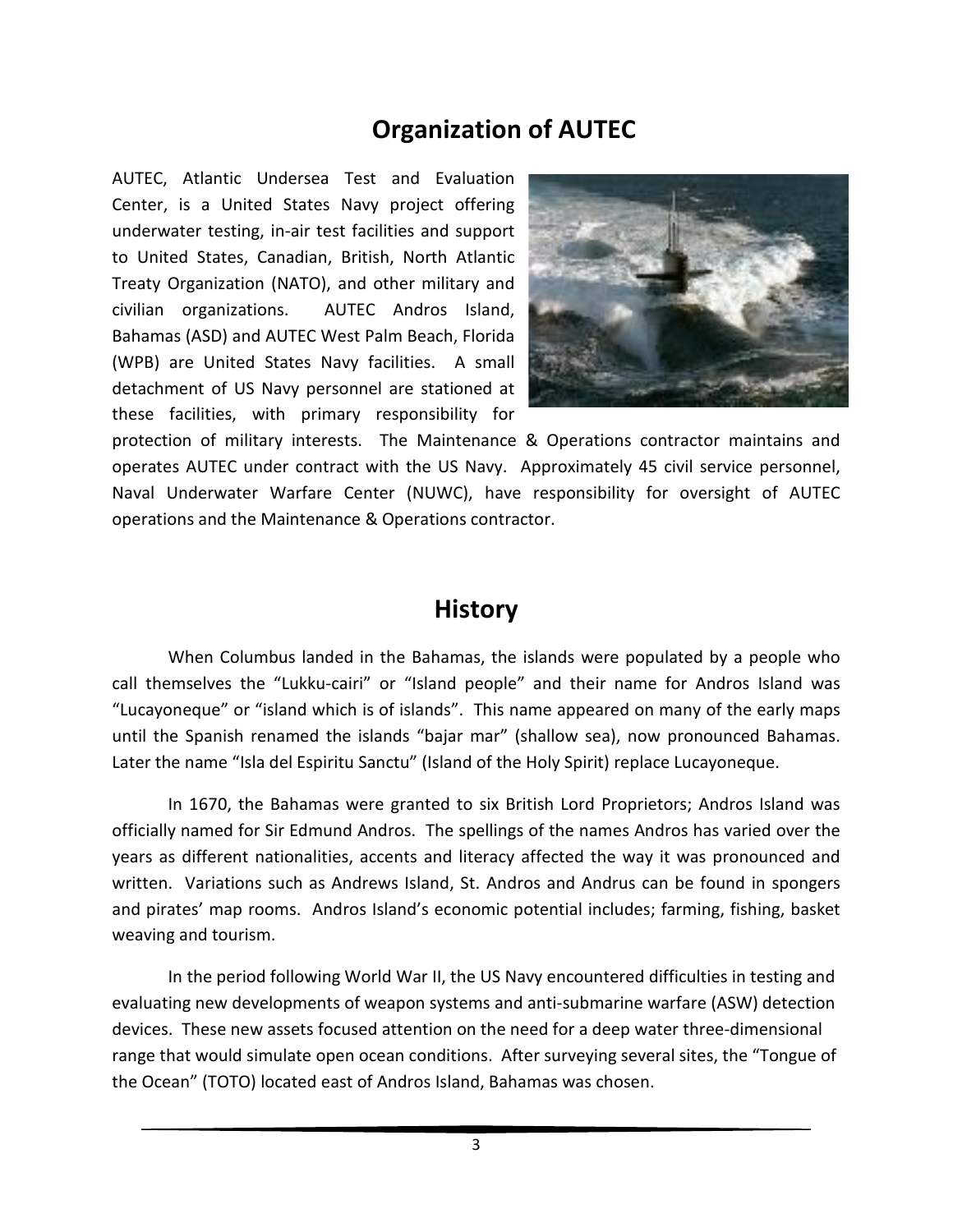In 1963, in concurrence with the Bahamian Government, an agreement was signed between the US and the UK whereby the US Navy would have the use of certain territories in the Bahamas for 20 years and would install equipment for three offshore test facilities. In October 1966, the AUTEC Andros range was in use. When the Bahamas achieved full independence in 1973 from the UK, the US State Department entered into negotiations for a new treaty. In 1984, the first five year agreement between the US and Bahamas became effective, backdated to January 1983. A second agreement was negotiated in 1988; as a result the US agreed to pay an annual rent to the Bahamian Government. The agreement also allowed for UK and other military forces to conduct testing on AUTEC Andros ranges.

# **Geography**

The primary site for AUTEC operations is located on central Andros Island, Bahamas (ASD). Andros is the largest island of the Bahamian archipelago, situated some 30 miles SW of Nassau and about 150 miles SE of Miami, Florida. Andros Island is approximately 104 miles long and 40 miles at its widest point, and is actually divided into three separate islands or bights. Andros has a population of approximately 7,300 people, with 2,000



of these settled in Fresh Creek Township, the community located just outside the main base, Site 1. A primitive road system runs north and south; however, none run from east to west, as the western side of Andros is unpopulated. The island elevation is just above sea level with no elevation over 75 feet. Andros is sparsely vegetated with evergreen and assorted palm trees; the majority of the land surface is covered with a mixture of coral and limestone, with isolated areas of topsoil. Andros is considered a family island which is governed by a resident administrator. The administrator functions in the capacity of magistrate and civil administrator. The administrative offices for Andros are located in Fresh Creek.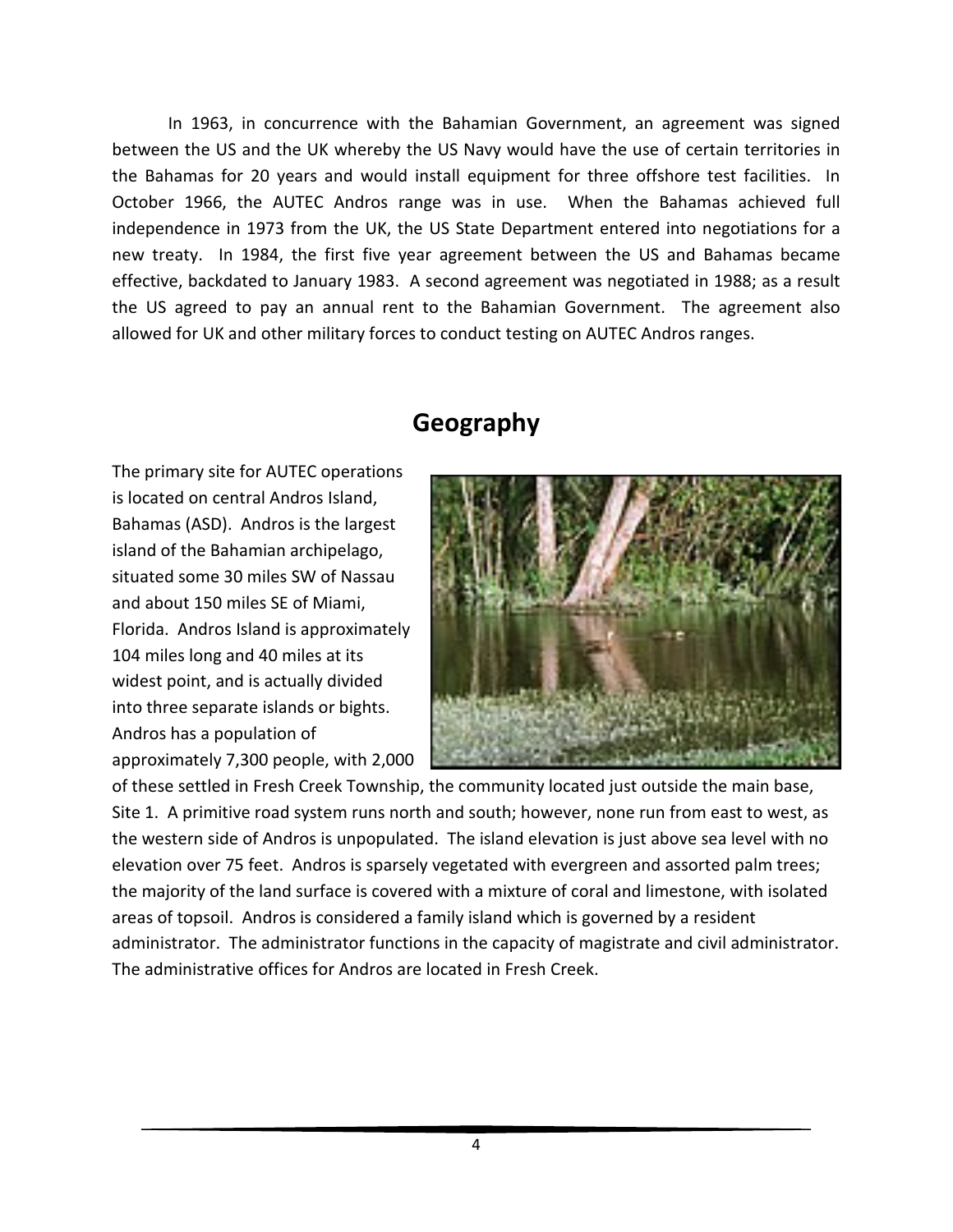### **Travel**

Travel to and from the island is provided and is conducted on a space available basis. The AUTEC aircraft has 15 seats and is scheduled to fly 12 flights per week. Flights are suspended on  $4<sup>th</sup>$  of July, Thanksgiving, Christmas and New Year's Day. There is a personal luggage weight limit of 50lbs per seat which is strictly enforced. Flights are on a space-available basis and are determined by a priority system A through E. You will need your AUTEC badge and a passport to board the plane. Military members will need to also have a copy of their orders. Children under the age of 2 are not assigned a seat and must ride in the lap of their guardian (weight limit is not increased and is still 50 lbs.).

Military members taking leave or vacation will fly priority C. Military members with scheduled appointment for routine medical care will fly priority B. Flight paperwork must be signed by the IDC.

Immediate family members: spouses, children, parents, brothers, sisters and their spouses and children can be sponsored at a cost of \$200.28/per person round trip and will fly priority D.

For departing flights from West Palm Beach, the AUTEC terminal is located on the south side of the Palm Beach International Airport adjacent to the US Customs and Immigrations Port of Entry building. Check in time begins 60 minutes prior and closes 45 minutes prior to departure time. If you are not present you will be considered a "no show" and your seat will be given to someone else. No parking is available at the AUTEC terminal. Parking is available at the Clematis Street office or PBI Airport. Transportation is provided via the AUTEC bus and picks up at the shelter C6 located in the PBIA Park and Ride parking lot. The bus picks up 70 minutes prior to departure time. When you arrive at Andros Island the AUTEC bus will transport you to AIROPS on the main base.

For flights departing Andros, AIROPS is located in front of the helo port and across from the BOQ. Check in time begins 60 minutes prior and closes 45 minutes prior to departure time. If you are not present you will be considered a "no show" and your seat will be given to someone else. The AUTEC bus will transport you to the Andros Town Airport. Upon arrival in WPB the AUTEC bus will provide transportation to PBIA main terminal and Park n Ride (shelter C6)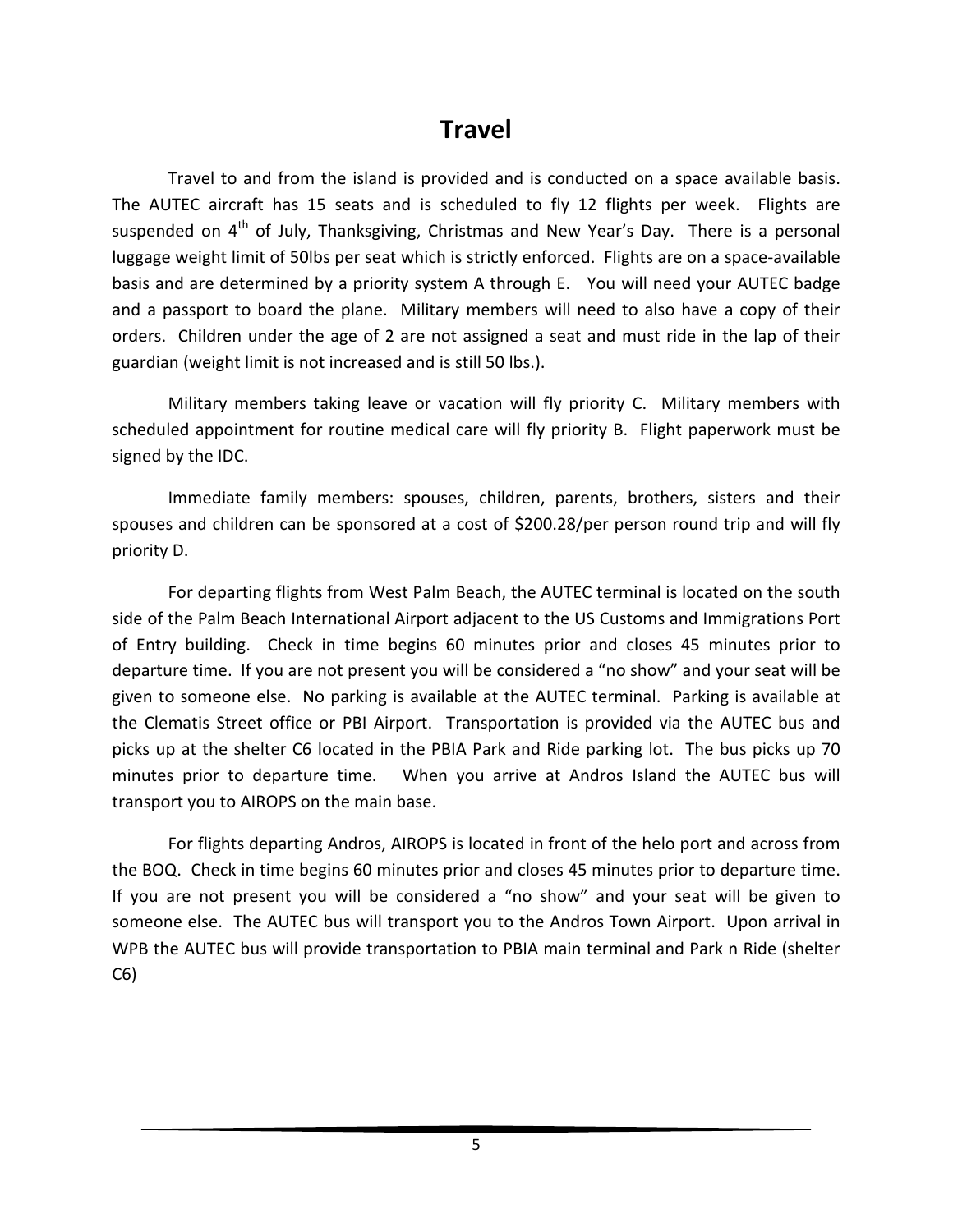## **Hotels in West Palm Beach**

AUTEC has set up a special rate with the following hotels around the airport in West Palm Beach. When making reservations, tell them you would like the AUTEC rate.

| Hilton Airport Inn    | (561) 684-9400     |
|-----------------------|--------------------|
| Best Western          | (561) 471-8700     |
| <b>Embassy Suites</b> | $(561) 689 - 6400$ |
| Doubletree Hotel      | (561) 689-6888     |

### **Parking in West Palm Beach**

If you plan to leave a vehicle in West Palm Beach, there is parking available at the West Palm Beach Airport for \$25 a month. You will need to register your vehicle with Security at the AUTEC office on Clematis and fill out the PBIA Liability Waiver. If no parking spaces are available at PBIA, you will be placed on a waiting list where you can opt to park at the Clematis Street location, however, getting to and from Air Ops is your responsibility. The parking lot is behind a locked gate, however AUTEC will not be liable in the event your vehicle is broken into or stolen. If you would prefer, you can store your vehicle at a local storage facility for a fee.

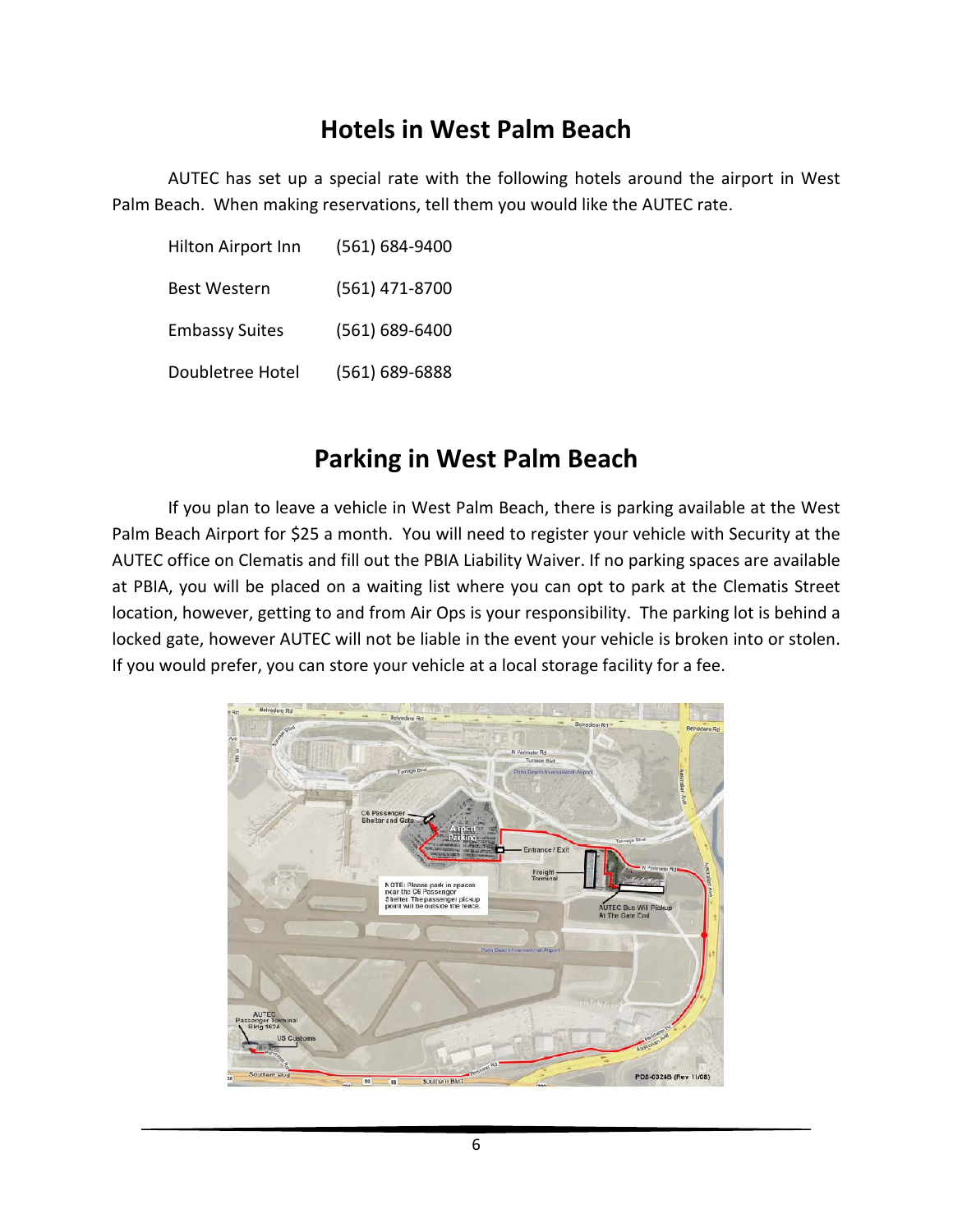# **Site 1 Main Base**

1. Admin East 7. Medical 2. AIROPS 8. Fire Dept. 3. AUTEC School 9. Main Dining 4. BOQ 10. Post Office / Movie Theater 5. BEQ 11. Retail Store 6. P197 12. ARA

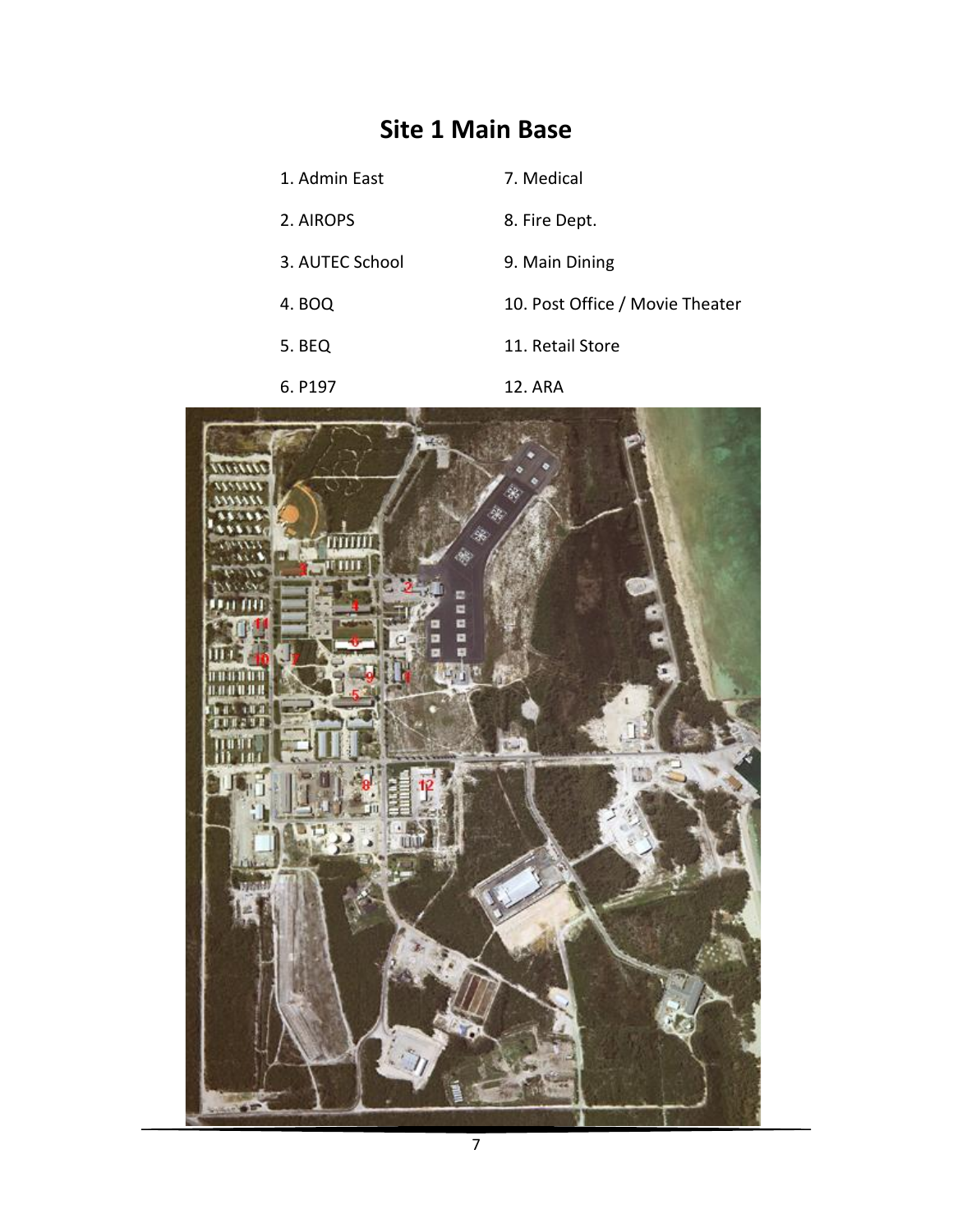#### **Security**

Physical Security controls overall access to Andros and West Palm Beach AUTEC facilities. All permanent government and M&O contractor personnel are issued a permanent photo badge. Badges must be worn ABOVE THE WAIST at all times. Physical Security handles a wide variety of customer support details such as incident complaints, lost or stolen property, escorts, patrols and dispatching. Physical Security also manages the motor vehicle traffic program for all permanently assigned AUTEC employees, visiting family and friends.

### **Housing**

Housing is provided to all Navy personnel. All housing units include air conditioning, and are furnished with sofas, chairs, beds, dressers, nightstands, desks, lamps, curtains, and refrigerator. In addition, Multi-Bedroom Units are furnished with coffee tables, kitchen table and chairs, stove, washer/dryer, and dishwasher.

Neither BAH nor OHA are authorized at this location, but there is no rent due.

Lawn care is provided by the contractor for those members living in concrete block housing (CBH). For those in Multi-Bedroom Units (MBU) or single bedroom unit (SBU), lawn equipment (lawn mower, weed-eater, shovels, shears) is provided and stored at the end of designated streets. The key for the shed can be checked out at Post 2 and is expected to be returned the same day.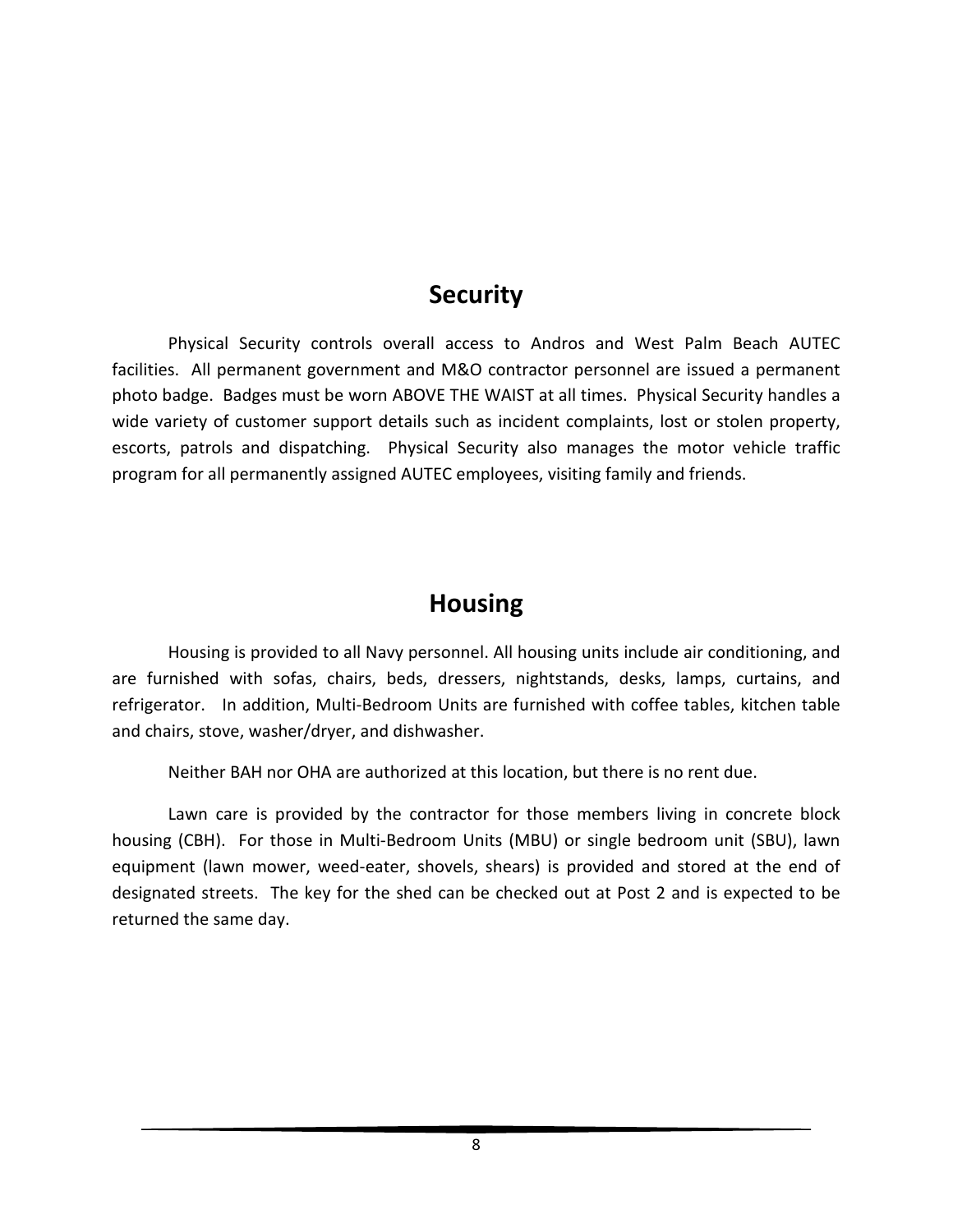# **Meals/Food**



The main dining hall is a self-service cafeteria.

The cost for meals is as follows: Breakfast Lunch Dinner  $$3.45$   $$5.55$   $$4.85$ 

The dining hall hours are: Mon – Fri Sat, Sun & Holidays 0530 – 0730 0530 – 0730 1100 – 1300 1000 – 1230 1630 – 1830 1630 – 1830

The Lighthouse Café located next to the BOQ provides a lunch and dinner menu. The hours of operation are:

Mon – Fri 1030 – 2100 Sat & Sun 1400 – 2100

At AUTEC there is no Navy exchange or commissary, however there is a contractor run retail store that sells a variety of tax-free goods. They are open:

Mon – Fri 1100 – 1830 Sat & Sun 0900 – 1500





Many members fly to West Palm Beach and shop due to the limited availability of items at the Retail Store. Members usually mail the items back to the island.

If you decide to bring cold items back on the plane, remember that AIROPS does not allow ice in coolers on the plane. You will be required to dump it out prior to boarding.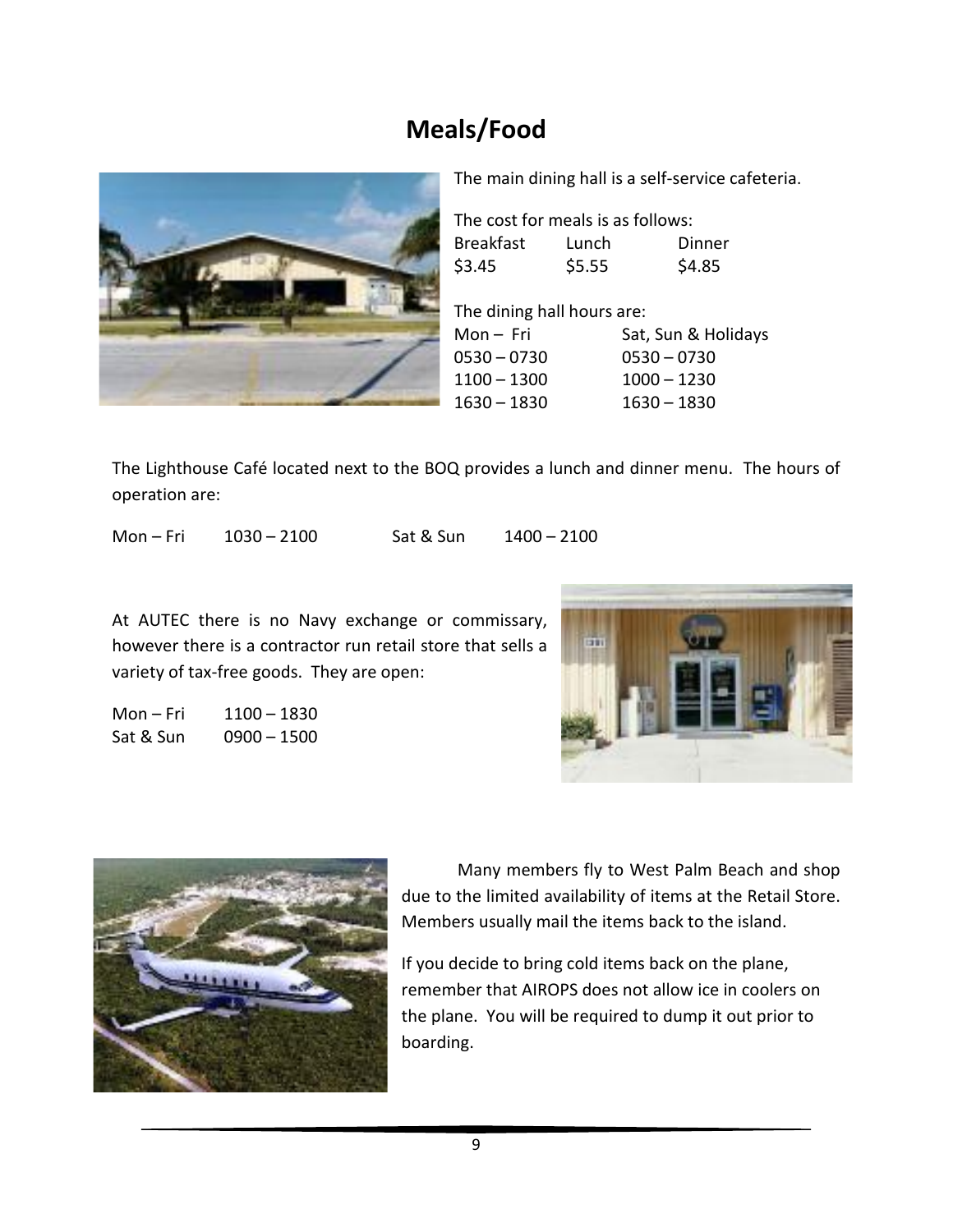# **Communications**

**Post Office**: You will have a box at the post office which is run by Navy personnel. Mail is received and sent daily, Monday thru Friday via the AUTEC flight. Mail boxes, first, third priority, registered and certified postage are available. Members often shop in West Palm Beach and will mail their purchases over in order to make weight on the flight. When mailing items, note that they are going to AUTEC. You can ship just about anything (luggage, boxes, Rubbermaid containers, bags of dog food) as long as it weighs less than 70 lbs.

**Phone Service**: Telephone calls around the base and to the local area are free. Navy personnel will be issued a PIN which will allow them to make phone calls. If you should have any problems with your telephone service, contact Communications at x4444. It is also suggested that you purchase a calling card to avoid high international telephone rates.

**Internet**: Internet is available at your residence. Currently we have wireless, which is at no cost. If you should have any problems with your service, contact Computers and Networks at x4318.

**Cable:** Cable is available for \$20/month and there are approximately 40 stations available. If you have any problems with your cable service, contact Communications at x4444.

## **Medical Services**

**Medical and emergency services** are limited on the island. At AUTEC there is a contractor run dispensary manned by a medical doctor and 2 registered nurses. There is also an Independent Duty Corpsman stationed at AUTEC. The IDC is currently seeing military members. All routine appointments should be made in West Palm Beach. Members flying over for medical appointments will be entitled to lodging, travel and per diem. Upon arrival you will need to enroll in TriCare Prime Overseas (Latin American/Canada).

In the event of pregnancy, women will need to schedule their check-ups with a physician in West Palm Beach. Once a woman reaches 7 months, it will be necessary for her to move off island. She and the new baby will be allowed to return after clearance from her doctor and the baby has reached six weeks of age. It is suggested that women wait to return until after the child's eight-week checkup.

If you require prescription medications, sign up with Express Scripts to have the items mailed.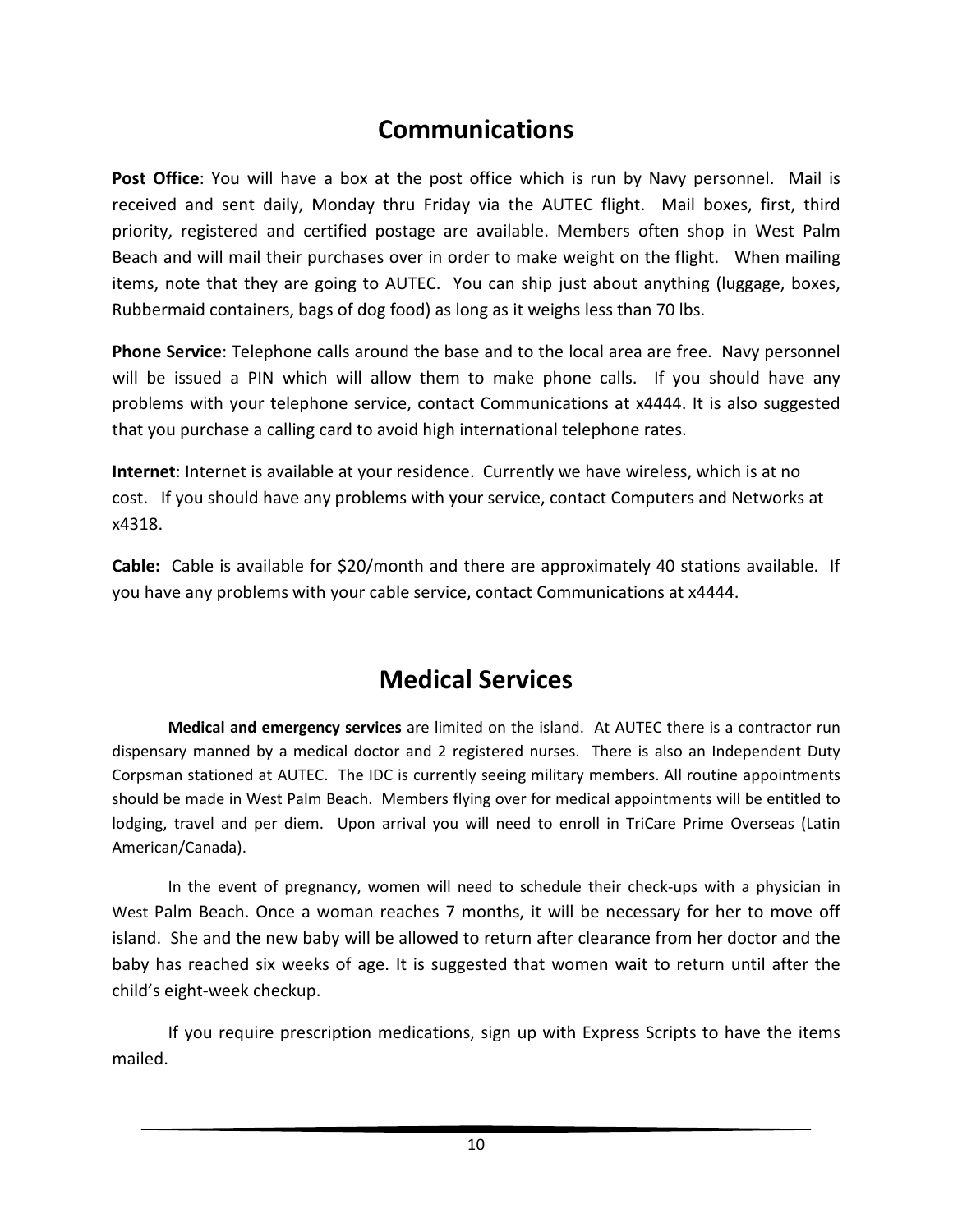**Dental hygienist services** are available by appointment. Basic dental services are also available monthly by appointment. Currently there are no cosmetic services (braces) available on the island. If you are not currently enrolled, it is suggested that member enroll in United Concordia for dental insurance coverage (TriCare affiliate)

**Fire and Emergency Medical services** are available at any time by calling 911. In the event of an emergency, patients will be stabilized by the on island medical staff and if necessary flown by life flight to the states.

# **Finance**

Currency on Andros is either Bahamian or US dollars at a ratio of 1:1. You may cash personal checks, payroll checks, and pay rent at the Finance Office. Currently there are no ATMs on the base, so be sure to bring your checkbook. The retail store will accept MC/VISA credit card. Finance is open Monday through Friday 0900 – 1500.

# **Religious Program**

The Base Chapel holds weekly Catholic and Protestant services which are conducted by visiting clergy. Special services and religious programs are conducted during the week and on religious holidays.

# **Vehicular Traffic**

Newly assigned personnel will note that all driving in the Bahamas occurs on the lefthand side of the road instead of the right. The maximum speed limit is 20 mph unless otherwise posted on base. Speed limits off base are 45 mph for cars, 35 mph for trucks and 15 mph unless otherwise posted in all settlements.

Gas is available on base for those choosing to bring their personally owned vehicles. Most personnel choose to drive Low Speed Vehicles (LSV's) or ride bikes on base as the base is only one square mile.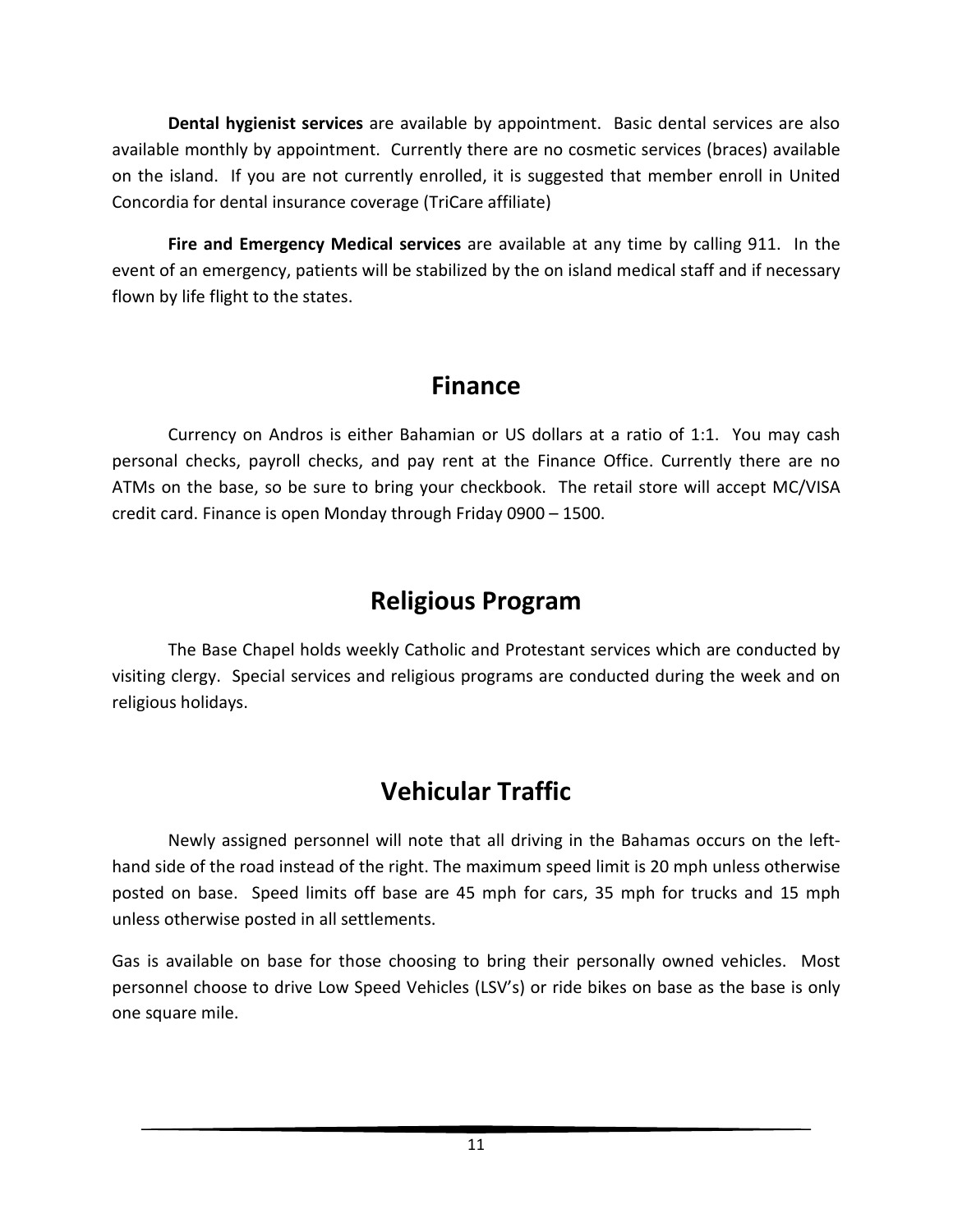#### **Pets**

The following animals are allowed to be maintained at AUTEC as pets: dogs, cats, domesticated parakeets or canaries, guinea pigs, hamsters, gerbils, fish and insects housed in aquariums and/or terrariums. Dogs and cats require clearance for entry through the Commonwealth of the Bahamas for a small fee, and again each time the pet re-enters the country.

Pets must also be registered with Pass & ID. Members are allowed no more than one pet per adult family member.

There is not a vet available on the island. Every three months or so, the contractor will arrange for a vet to fly over. Otherwise, members can take their pets to Nassau to be seen by a vet there.

### **Entertainment**

AUTEC has four lounges; The Beach House, TFC, TOTO and China Post. All are open various hours. The Beach House has pool tables and an outside deck. The TFC has pool tables, shuffle board, darts and occasionally a DJ.

ARA also offers a pottery shop, wood working shop, gym, marine and movie rentals, and shows movies at the Base Theater. The gym is open 24 hours.

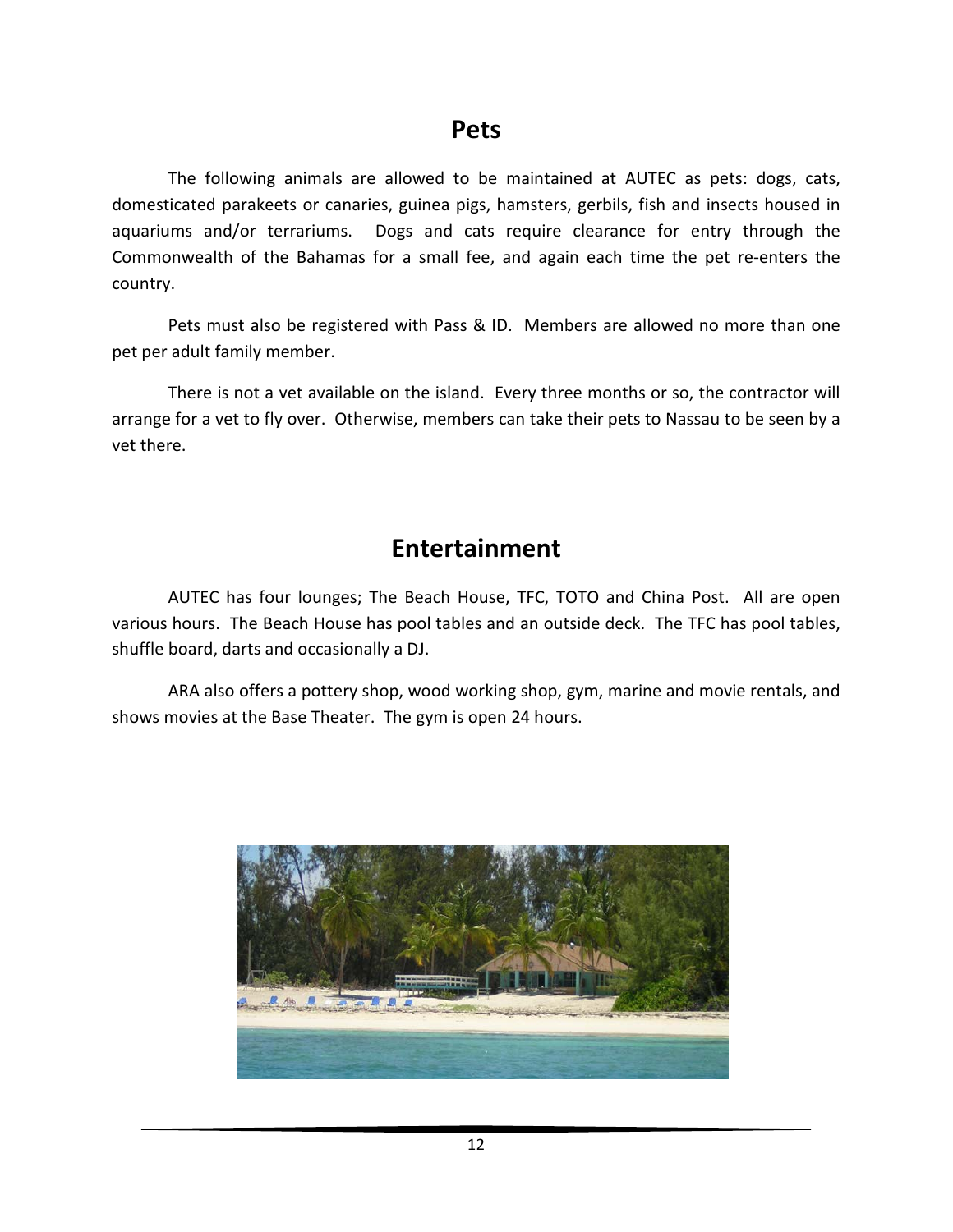#### **MWR**

Morale, Welfare and Recreation offers rental of items like; kayaks, various balls, softball and tennis equipment, golf clubs, snorkeling gear, and more. MWR has also set up a single sailor recreation room located just behind main dining.

### **Visitors**

Visitors can be sponsored on the base by permanently stationed members or contractors. All visitors will fly priority E for the cost of \$200.28. There is a \$29 departure tax per person payable to AIROPS for all visiting guest, family or friend when departing. Keep in mind that during testing, it becomes more difficult for family and guests to make their flights and often times are bumped.

Housing is available for guests at a rate of \$75 per night per room and can be arranged through the housing office.

# **Miscellaneous Information**

**Colors:** As part of military tradition, the posting and striking of colors occurs daily at the Administration Building East (Admin East) at 0800 and sunset. All vehicles within sight of Admin East are to come to a complete stop and remain stopped until colors has been completed. Pedestrians will stop and face in the direction of the flags.

**Base Siren:** At noon each day the base siren will sound once announcing the noon hour. The base siren may also be activated in conjunction with impending announcements on AUTEC Channel 4.

**Pay:** Monthly pay is your normal base pay, BAH (only for stateside dependents), BAS and \$50 a month Hardship Duty Pay.

**PCS Travel Arrangements**: When finalizing your travel arrangement through your releasing PSD, make sure that they fly you into Palm Beach International Airport (PBI) and not to Nassau or North Andros. From PBI you will fly over to the island on the AUTEC flight, which lands at the Andros Town Airport just outside the main base, where an AUTEC bus will transport you to the base.